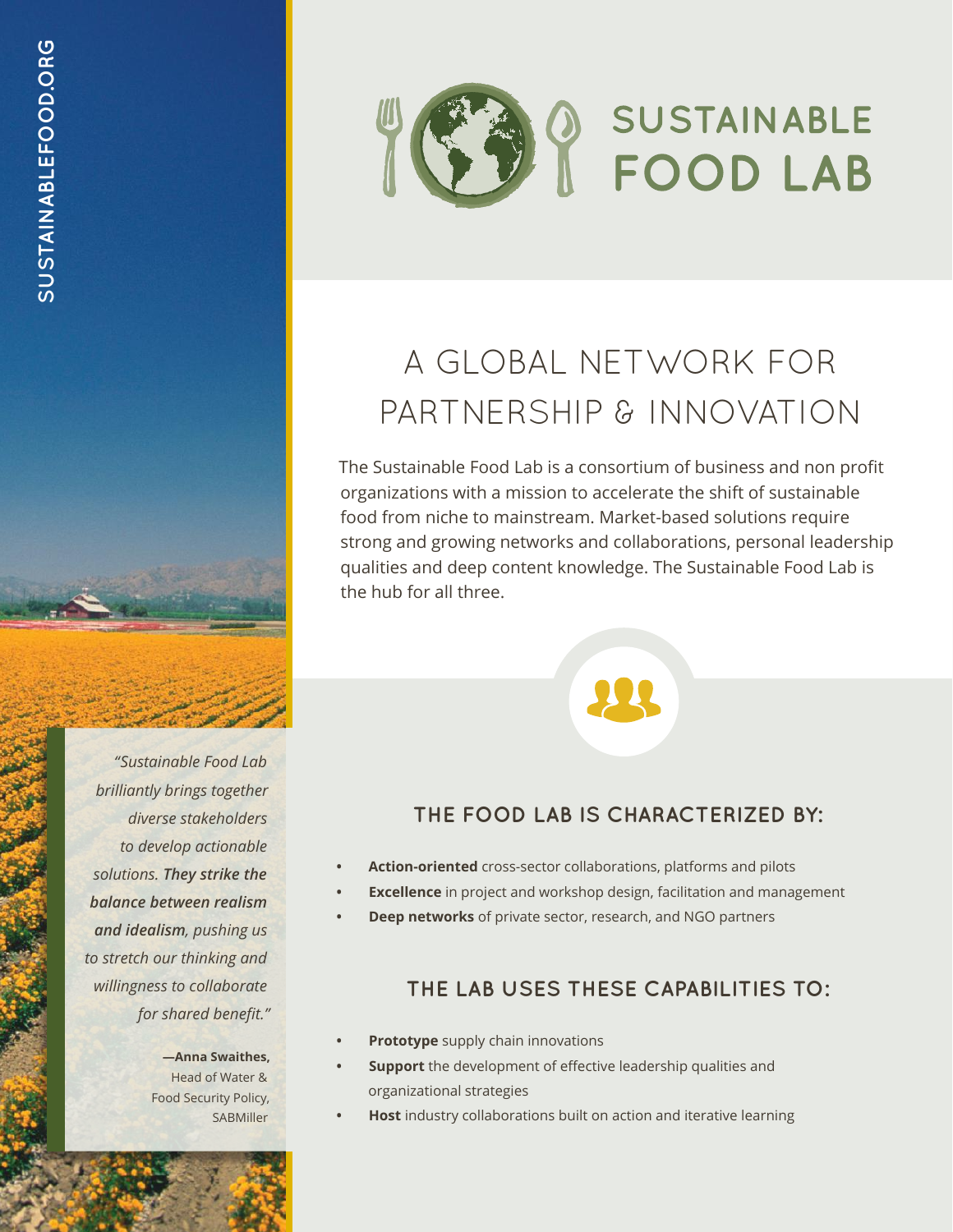

## THE FOOD LAB APPROACH

Given the urgency, complexity and passion surrounding the challenges of creating a more ecologically sustainable food system that works for farmers, farm workers, consumers and businesses, the Food Lab approach is to create space for the truly new. The innovations that spring from this space capitalize on diversity in perspectives and commonality in goals. The Sustainable Food Lab's approach is applied in three content areas:



*"There is real value in the Food Lab's work convening companies engaged in measuring the status of their smallholder supply chains. By sharing our learning and collaborating to measure performance we avoid duplication of efforts and gather actionable data more efficiently."*

> **—Duncan Pollard,** Nestlé

> > $\bullet$   $\bullet$

## **AGRICULTURE AND DEVELOPMENT**

The Food Lab engages with global supply chains that include small-scale producers and farm labor because this is the intersection of rural poverty; high value, at-risk landscapes; and, demand from companies aligned with potential supply from smallholders. The Food Lab supports companies in linking small-scale producers to markets with a focus on building income diversification and on-farm resilience. Specific activities include:

- **• Supply chain projects** that optimize commercial advantage for lead companies and benefits for small scale producers
- **• A research partnership** with the Centre for Development Innovation at Wageningen University on the keys to scaling inclusive supply chains
- **• The development of a global framework** for measuring supply chain performance for small farm commodities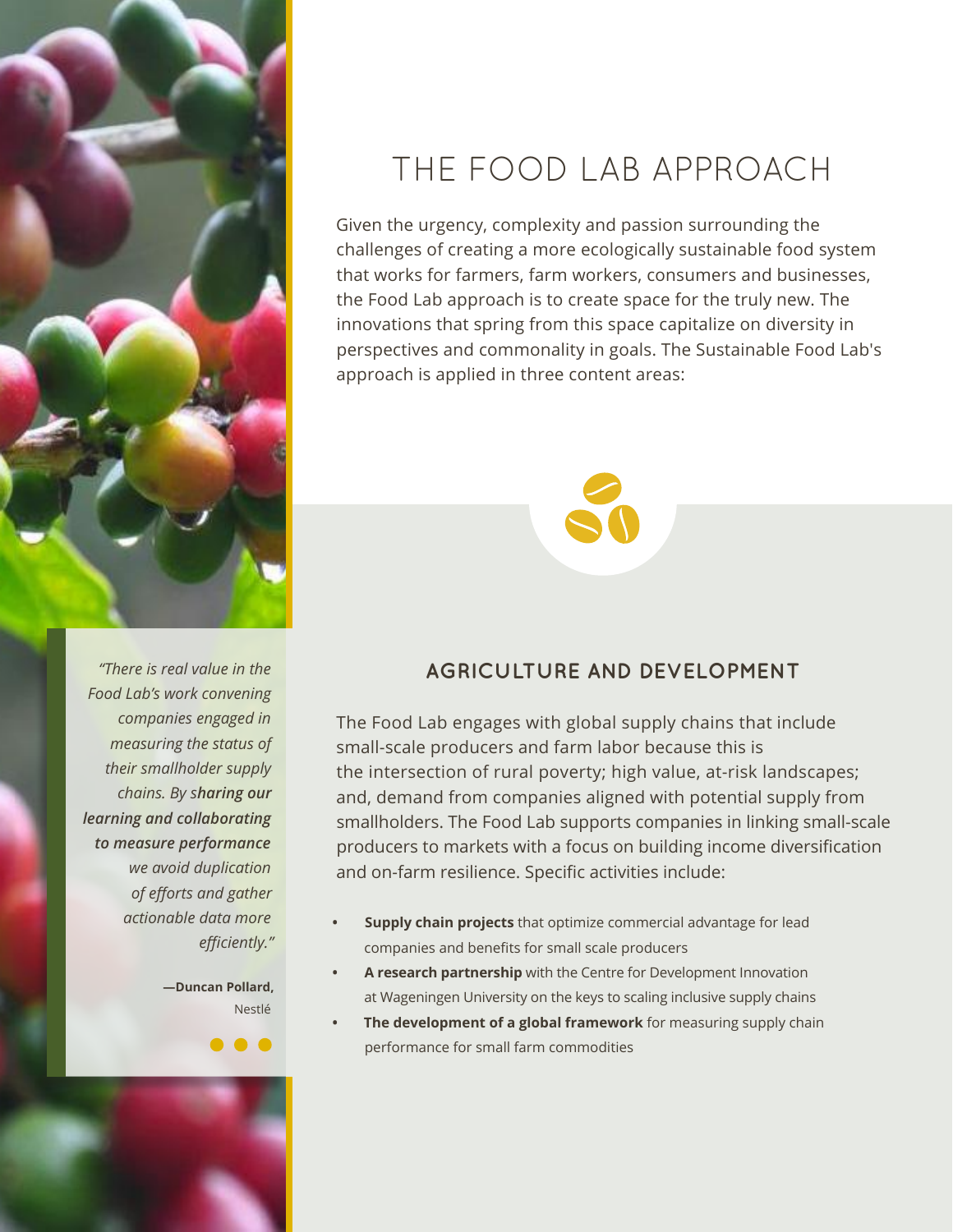*"Through Food Lab organized activities both Unilever and Oxfam have enlarged our views of each other's goals and developed practical projects to collaboratively achieve those goals. The Food Lab intentionally cultivates cross-sector leadership, and these leadership capacities benefit our organizations."*

**—Jan Kees Vis,** Global Director Sustainable Sourcing Development, Unilever

 $\bullet$ 



## **AGRICULTURE AND ECOLOGIES**

The Sustainable Food Lab supports food and beverage companies to operationalize their environmental goals and commitments through impact measurement and collaborative initiatives in sourcing regions.

Among these projects are:

- **• The Cool Farm Alliance** a forum for building standardized industry-wide sustainable agriculture tools and methods starting with The Cool Farm Tool
- **• A Water Risk Collaboration** co-managed with SAI Platform that enables global companies to join forces in shared sourcing regions with high water risk
- **• A Small Grain Initiative** to explore the viability of increased small grain production in the US as a means of diversifying corn and soy rotations, meeting demand in US markets and improving soil health
- **• An Organic Grain Collaboration** among U.S. based organic brands and retailers to increase the supply of organic grain for people and livestock



### **LEADERSHIP AND PROFESSIONAL SERVICES**

The Sustainable Food Lab is designed to build not just the projects and networks but also the personal leadership capacities of those working towards a more sustainable global food system. A close partnership with the Sloan School of Management at MIT has always been at the core of the Food Lab's offerings including:

- **• Facilitating** strategic planning, organizing supply chain summits, and supporting pre-competitive industry groups , learning journeys, and working conferences
- **• One-on-one** professional coaching and facilitation of coaching groups among peers in businesses or NGOs
- **• Direct links** to state-of-the-art leadership development opportunities from the Academy for Systemic Change, the Society for Organizational Learning, and the Presencing Institute